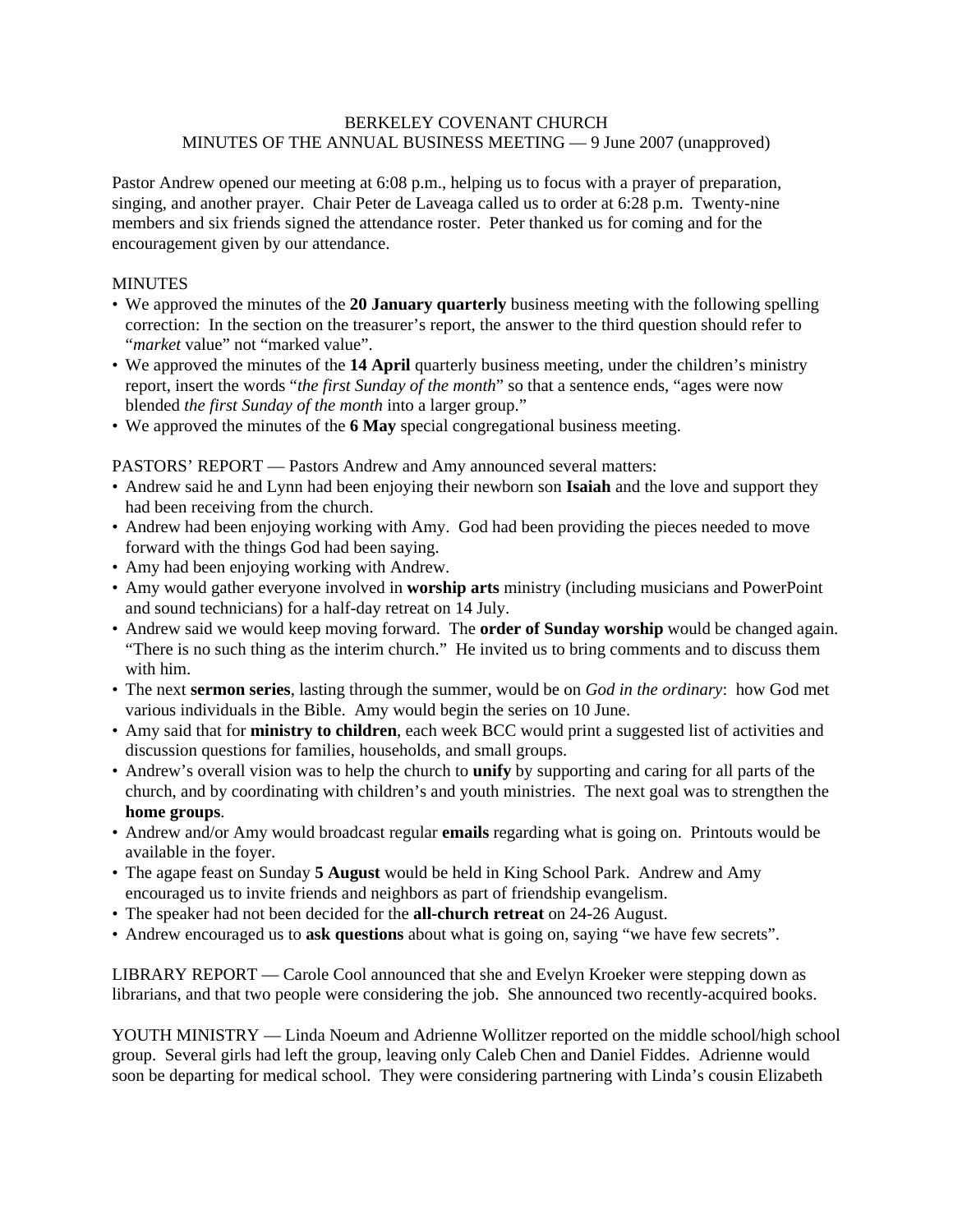and the group she had been leading in a Cambodian congregation at Lakeshore Avenue Baptist Church in Oakland. Helpers (especially male helpers) were still wanted.

Andrew asked our input as they re-visioned the youth program. He said they hoped to make changes by September.

PASTORAL SEARCH — Joshua Moritz (co-chair of the committee, with Ann Moriarty) reminded us that the committee included Cathy Blankespoor, Peter, Alice Fawzi, John Kroeker, and Jeremy Milford. He asked us to **pray** for their discernment. He said they had pursued a promising potential candidate who had eventually decided to be a candidate elsewhere. Joshua expressed hope that there were many potential candidates, so the committee did not feel desperate. He reported that the committee enjoyed much unity and agreement and worked well together. We prayed for their ongoing effort.

STEWARDS — The following news was reported:

- Peter said the board had approved extending the rental agreement for **1540 Ada Street** until at least December 2007. He expressed his personal expectation that the agreement would be extended until June 2008.
- John reported that the paint on the church **tower** was peeling and that the problem was being worked on.
- John reported that a **shed** had been installed and the rear gate and Dumpster area were now **locked**.

ELECTION — Carole presented the ballot as chair of the nominating committee. She asked us to add Melissa Moritz to the ballot as a candidate for the pastoral relations committee from the board.

Q: How will the elder terms of different lengths be assigned to the candidates elected? Carole: By the board.

It was pointed out that the financial secretary is not elected by the congregation, but is appointed by the board. The ballots were distributed and collected.

TREASURER'S REPORT — Larry gave a verbal summary through 31 May.

- **Mustard Seed Preschool** was doing well (as usual). They were already fully enrolled for 2007-08. They had achieved their budgeted surplus of \$35,000. They had given \$17,000 of that amount to Little Sprouts Preschool in Oakland and to assist Cathy Squires with her trip to help Little Flock Orphanage near Chennai, India. Income and expenses had both been about 5% above budget.
- BCC's **income** had been \$17,000 below budget; giving had been \$13,500 below budget. May income had exceeded the budget.
- BCC's **net income** since 1 July 2006 was about \$19,000. He anticipated that the \$9,000 budgeted for line 5900 (**capital allocation**) would be transferred during June, leaving a surplus of perhaps \$10,000. He expected a few unusual transactions during June.
- Q: On the budget proposal, why was line 4013 (**MSP share of children's pastor**) expected to be \$5,000 during 2007-08 instead of the budgeted \$10,000? Larry: That is the portion of the preschool use fee directed toward Pastor Royce's salary, but Royce was paid only through December 2006.

2007-08 BUDGET — Larry presented the 2007-08 budget proposal from the board. He explained that it came as three different options:

- Option 0 was based on the **current staff structure** continuing through 2007-08.
- Option A was based on having a **senior pastor** for the whole year 2007-08, and BCC **selling 74% of 1540 Ada** Street to the pastor.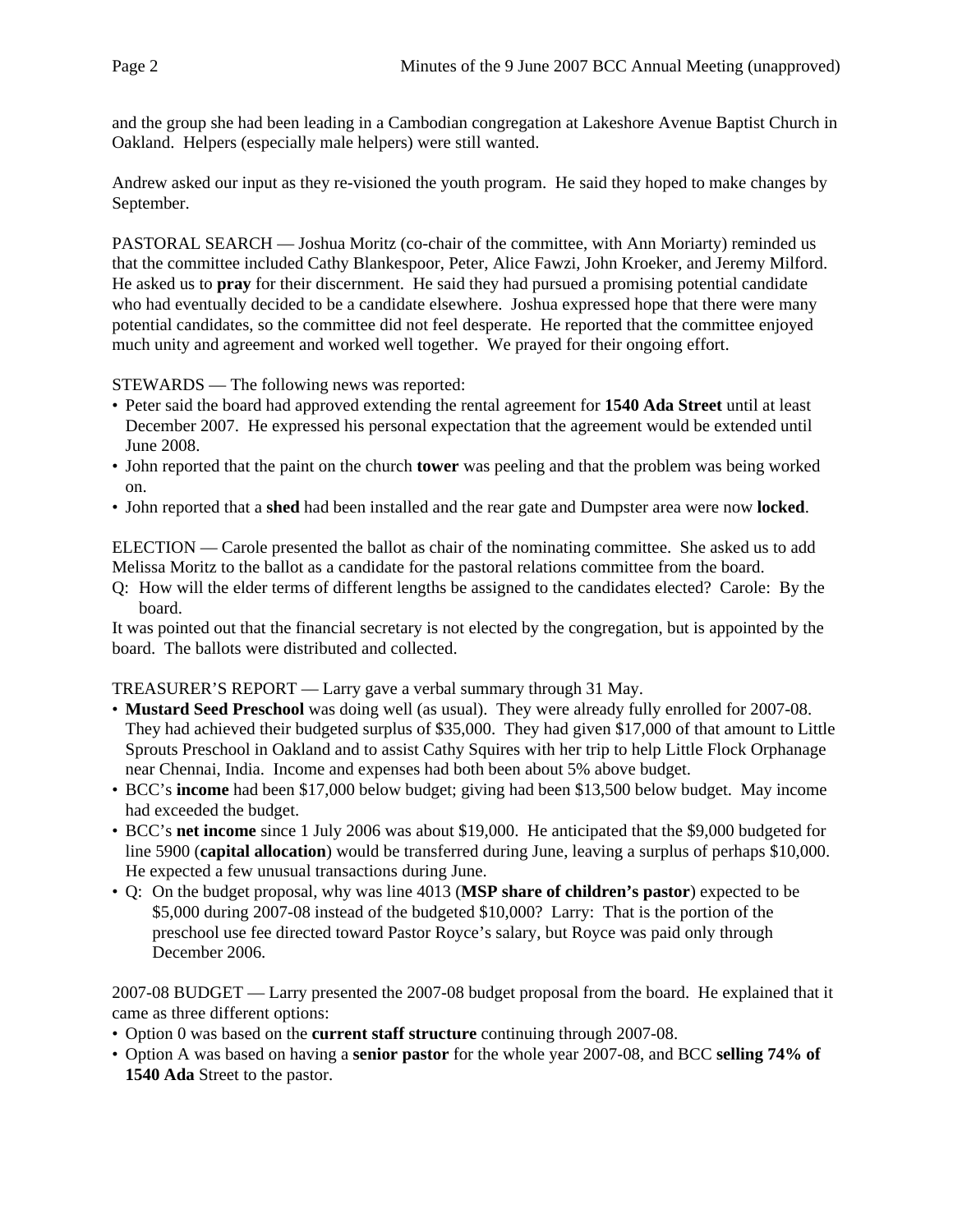• Option B was based on having a **senior pastor** for the whole year 2007-08, and BCC **selling all of 1540 Ada** Street and repaying our current loan from National Covenant Properties.

The plan would be to begin July 2007 using Option 0 month by month. Then later in the year we would switch to one of the other options for the remaining months of the year. The choice of option A or option B would depend on the disposition of 1540 Ada Street. All three options were stated using annualized figures for comparison. Each month we would use whichever option was currently in effect.

Larry explained various points, some in answer to questions:

- Expenses were trimmed in each option in order to balance exactly.
- Q: Why would we want to liquidate 1540 Ada Street (as in option B)?
- Larry: Using it as a rental, the net cost is around \$1,200 per month. The overall cost (without rent) is \$3,800 to \$3,900 per month, plus the volunteer time required to maintain and manage the house. Peter: Selling the house would require congregational approval.
- Q: Under Option B, where does the sale income appear in the budget plan?
- Larry: Option B is based on the following outline of potential events. Assuming a sale price of \$740,000 (perhaps \$690,000 after closing costs), we would pay off the Mechanics Bank loan on the house. We would also pay off our entire loan to National Covenant Properties, whose payments appear as budget line 5810. The remaining \$95,000 of the sale proceeds does not appear as a budget item.

Larry summarized each section of the budget as we made comments, asked questions, made a few changes, and approved each section in turn.

- Phil: Although we anticipate switching directly from Option 0 to Option A or B when a senior pastor is hired, we might also to decide to continue Pastor Amy's role for a while after the senior pastor starts. In such a case, her salary (budgeted at zero in Options A and B) would actually continue for a while during Option A or B. The board will need to obtain congregational approval if such an unbudgeted amount exceeds the board's authority established by the bylaws.
- Q: Why was LIGHT (line 5461) dropped? A: The ministry was undergoing a major transition, and we had no communication with them.
- It was reported that line 5510 (infant/toddler ministry) had been occasionally tapped to help with child care at the all-church retreat.
- Q: Does line 5510 (retreats) include no money for scholarships to the all-church retreat?
	- A: Line 5510 represents the general fund's planned contribution to the retreat. That amount is not specifically designated for the speaker or the retreat coordinator. The amount available for scholarships will depend on the total costs and income anticipated.

We made the following changes to the proposal, applying them to all three options:

| <b>Income Budget line</b>      | <b>Before</b> | Change        | After     |
|--------------------------------|---------------|---------------|-----------|
| 4000 (regular offerings)       | \$160,000     | $+$ \$300     | \$160,300 |
| Total income changes           |               | $+ $300$      |           |
| <b>Expense Budget line</b>     | <b>Before</b> | <b>Change</b> | After     |
| 5406 (compassion & justice)    | \$300         | $+ $60$       | \$360     |
| 5408 (Fiat Lux)                | 240           | -60           | 180       |
| 5509 (infant/toddler ministry) | 900           | $+300$        | 1,200     |
| Total expense changes          |               | $+ $300$      |           |

The budget was approved with these amendments.